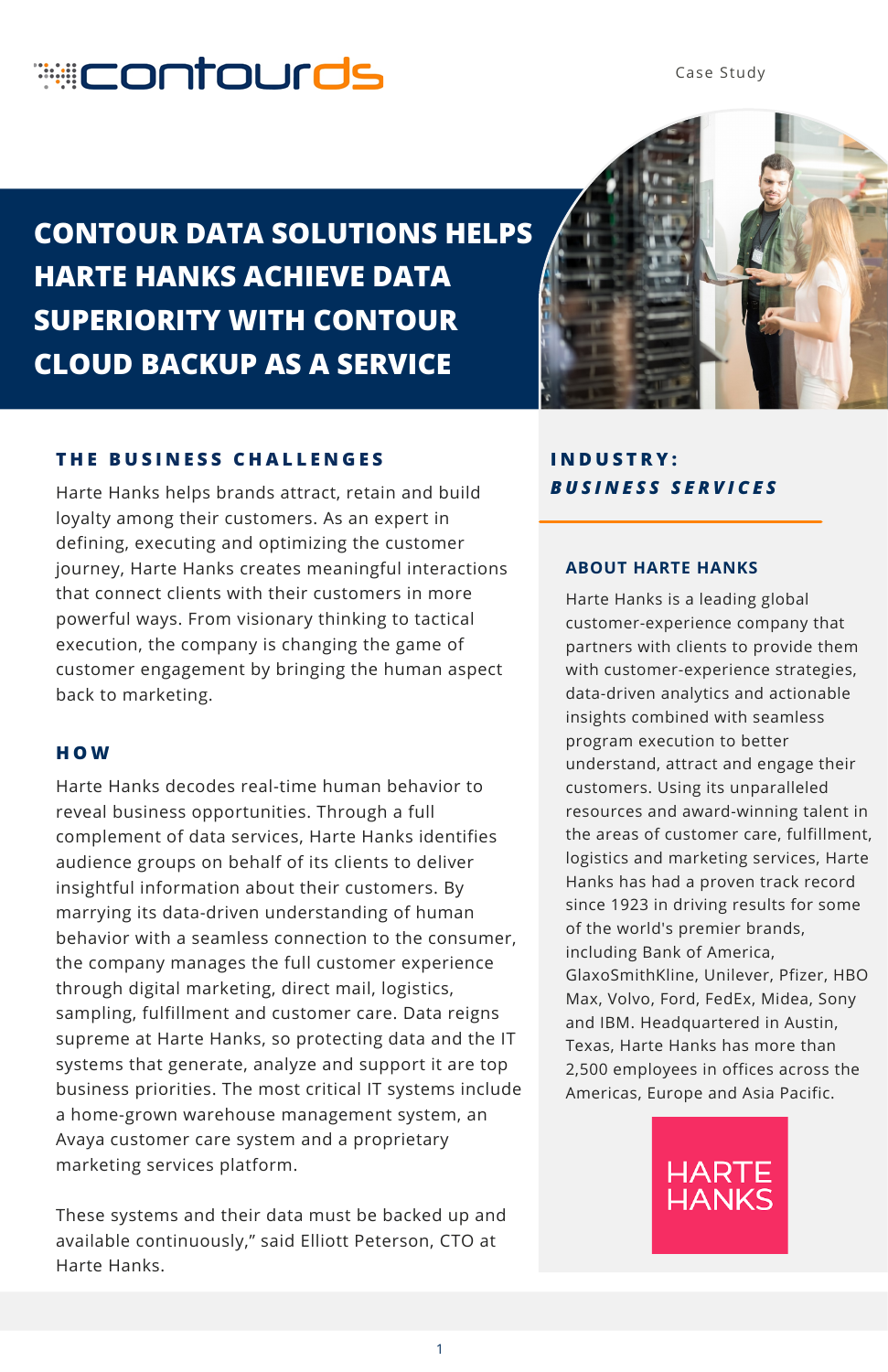# **econtourds**

"If they're not, we can't deliver on commitments to clients. Our goal was to standardize data protection and optimize IT, but we also wanted to begin leveraging competent third-party managed services so we could focus on innovation and growth for the company. We contacted Contour Data Solutions and quickly realized it was a great fit. As a Veeam Cloud & Service Provider (VCSP) partner, they offer scalable, state-of-the-art technology including Contour Cloud to host our IT infrastructure and Veeam® Availability SuiteTM to protect our data. We knew we were in the right place."

## **T H E C O N T O U R C L O U D S O L U T I O N**

Harte Hanks simplified its IT infrastructure with Veeam and Contour Cloud, thereby improving data protection standardization and governance, as well as more easily maintaining compliance for regulations including the Sarbanes-Oxley Act (SOX), the Health Insurance Portability and Accountability Act (HIPAA) and the General Data Protection Regulation (GDPR).

"Our company helps many of the biggest brands improve their customer experience, and Veeam and Contour Cloud help us be more proficient and efficient," Peterson said. "Their reliable, state-of theart solutions scale with our business."

"Veeam backs up 550 TB across Harte Hanks' 400 virtual machines (VMs) in Contour Cloud. In total, Veeam backs up nearly 7 PB across 5,000 VMs for Contour Data Solutions and its customers. "Veeam and Contour make sure our data is protected and available around the clock," Peterson said. "Data has to be backed up constantly, and it can never be compromised. Our clients work across industries, so their data must comply with requirements like SOX, HIPAA and GDPR."

Harte Hanks has clients in nearly every industry, including consumer electronics and entertainment.

### **C U S T O M E R S T O R Y**

#### **The Challenge**

Harte Hanks helps the world's most respected brands attract and retain their customers. By analyzing data, the company creates tactical solutions to drive results including digital marketing, direct mail, logistics, sampling, fulfillment and customer care. Protecting data is a top business priority for the company, so as both business and customer requirements became more complex, Harte Hanks needed the right combination of services and technology that would best optimize its backup and recovery operations. Harte Hanks contacted Contour Data Solutions, a premier IT services management company.

#### **The Solution**

- Contour Cloud Managed Services
- Veeam Availability Suite

#### **The Results**

- Improves data protection, reliability, availability, security and privacy
- Consolidates and modernizes IT, improving manageability and performance
- Supports regulatory compliance for SOX, HIPAA and the GDPR